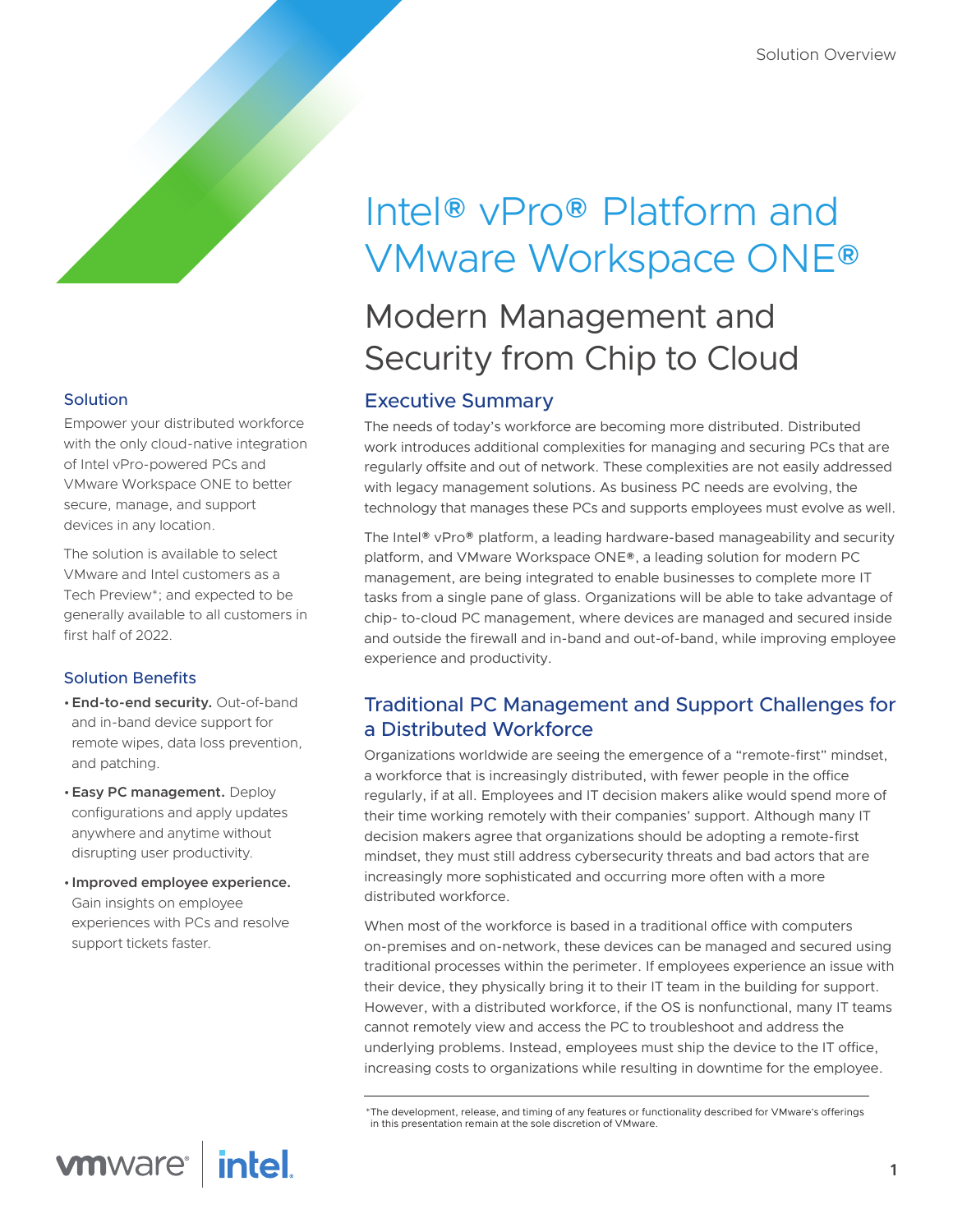These challenges cannot be easily addressed with legacy or traditional management solutions. IT teams can patch the OS and applications of PCs above the OS with VPN or cloud gateways. However, these solutions can be expensive and devices may not connect to the network for days or weeks, increasing risk and vulnerabilities while these devices remain unprotected. Businesses need a cloud-native, modern management solution that can function above and below the OS and manage PCs – no matter where they are – while maintaining productivity and even improving employee experience.

## Manage and Secure PCs Inside and Outside the Firewall, In and Out of Band

Intel and VMware have partnered to integrate the Intel vPro platform with VMware Workspace ONE. The Intel vPro platform with premium performance includes hardware-based security capabilities and enables security and manageability below the OS. Workspace ONE is a leader in unified endpoint management for all devices and operating systems. This integration directly links Intel vPro-powered devices at the edge to the cloud with Workspace ONE.

#### Intel® Active Management Technology (Intel® AMT), Available Exclusively on the Intel vPro Platform

Modern cyber threats have grown more complex, and devices are not always powered on and available to push patches to. Intel AMT enables a persistent out-of-band connection to devices below the OS and allow a hardware-based keyboard, video, and mouse (KVM) session for accessing a device, regardless of OS functional state. With the Intel vPro platform, IT can regain control of systems from anywhere, even devices without a functioning OS.

#### VMware Workspace ONE

A cloud-native, modern solution enables organizations to improve security, automate IT operations, and improve employee experiences across every PC, whether on or off the company network. With Workspace ONE, devices can be provisioned and deployed to employees directly from the factory, configured and patched over-the-air and in real-time, and supported remotely and proactively. IT can orchestrate and automate processes as well as collect actionable insights to address user issues proactively. As users and IT work remotely and must do more with less, Workspace ONE enables modern approaches to unified endpoint management that includes Windows PC management.

## Streamlined Modern PC Management and Security

Workspace ONE enables PC lifecycle management (PCLM) including onboarding via Drop-Ship Provisioning, configuration, software delivery, security, support, and analytics and automation, while saving time and resources. For example, Drop-Ship Provisioning and remote support can save IT resources including decreased number of shipments of PCs as well as shorter and fewer PC support tickets. With the integration of Intel vPro, IT can complete tasks for end-of-life management as well, including device reset and SSD wipes using firmware level

**intel vmware**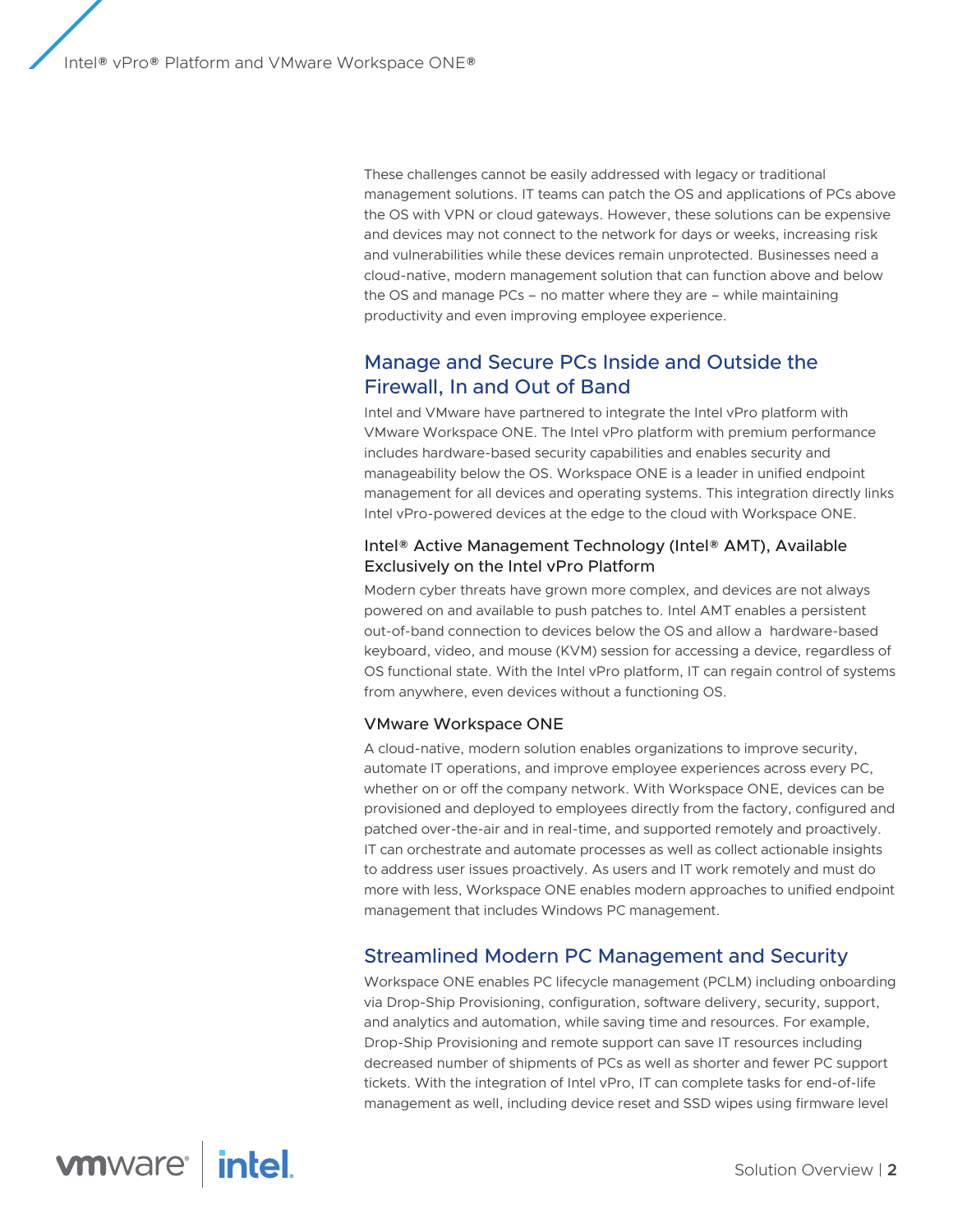command and control. Businesses can also manage the PC independent of the OS. With Workspace ONE, organizations can deploy critical security and app patches after hours, and without disrupting the user productivity. With the Intel and VMware integration, IT can remotely wake a device, deploy required OS and application patches and profiles, then put the PC back into sleep mode, on devices in- or out-of-band.

### Improved Employee Experience and Productivity

Employees are working from anywhere at all times of the day, with working hours changing drastically from the traditional 9-to-5. Devices need to be patched and compliant without disrupting employee productivity. As such, with Intel vPro and Workspace ONE, IT teams can wake PCs when they are not in use, apply the patch, and place the PC back to sleep without interrupting the employee. Although employee productivity can go unaffected by patches, organizations lack visibility of employee experiences. Through our partnership with Intel, we are combining the rich hardware-based telemetry capable Intel vPro platform with the core analytics and automation tool, Workspace ONE Intelligence, to enable our customers to gain valuable insights like Wi-Fi performance and battery health. Workspace ONE Intelligence includes digital employee experience management capabilities such as user experience scores as well as OS and application health and stability. Together, IT teams can more easily identify and predict issues proactively and remediate them using automation.

If the device OS fails to boot and the user is unable to get into the OS, IT cannot access the device and provide support remotely. In these instances, IT ticket resolution usually requires the device to be shipped to IT, resulting in significant employee downtime. With Intel AMT, IT can provide out-of-band device support including remote keyboard, video, and mouse (KVM) access via Workspace ONE. This extends remote support capabilities, resulting in faster support resolution, remediation, and recovery while saving employees time and improving productivity.

#### **Conclusion**

With employees becoming more distributed, business PC usage models are evolving. Employees are working from everywhere and organizations must be prepared to support them, no matter their location. Businesses must manage and support these PCs efficiently while keeping their costs down and helping keep their employees secure and productive no matter where they work – in the office, remotely, or a hybrid. However, many businesses currently address these requirements with high-cost infrastructure, high touch management, and disjointed products and processes.